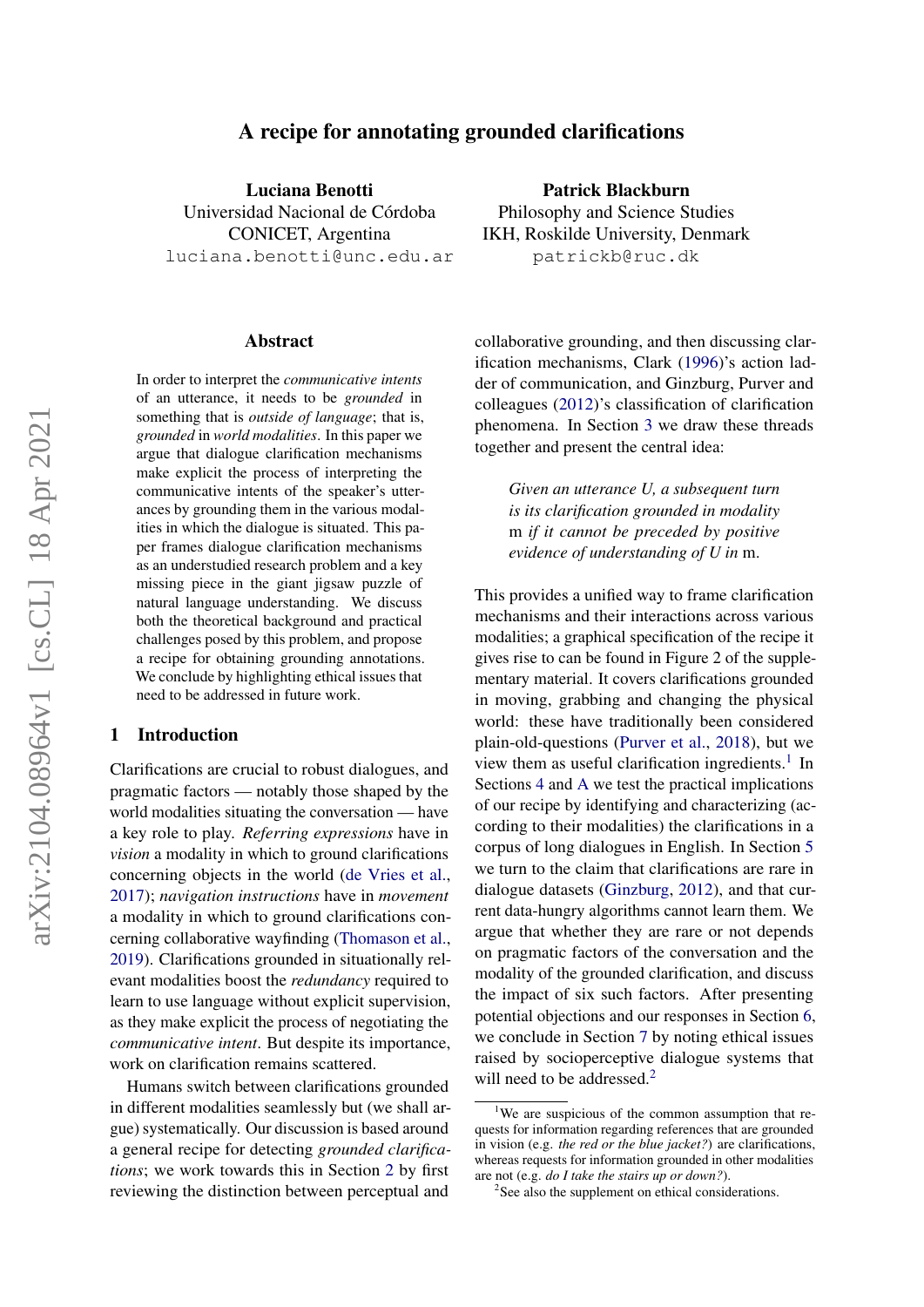### <span id="page-1-0"></span>2 Theoretical Background

We begin by reviewing the theoretical background on grounding and clarification mechanisms. We then examine two schemes proposed to characterize clarifications according to their conversational function: one focuses on the problem of anchoring utterance parameters into the conversational history, the other emphasizes a multimodal ladder of actions co-temporal with dialogue turn-taking. We are interested in the potential contributions of both towards a recipe for annotating clarification mechanisms.

### 2.1 Collaborative and perceptual grounding

*Collaborative grounding* is the process of seeking and providing incremental evidence of mutual understanding through dialogue. When the speaker believes that the dialogue is on track, *positive evidence* of understanding is provided in different forms (depending on the channel of communication) such as explicit acknowledgements, and via backchannels such as nods, eye contact, etc. *Negative evidence* of understanding signals that something needs negotiation before the dialogue partners can commit; clarification requests are the prototypical example of negative evidence.

Collaborative grounding is distinct from perceptual (or symbol) grounding [\(Harnad,](#page-10-2) [1990;](#page-10-2) [He et al.,](#page-10-3) [2016;](#page-10-3) [Tan and Bansal,](#page-11-2) [2019;](#page-11-2) [Lu et al.,](#page-10-4) [2020\)](#page-10-4). The perceptual grounding literature deals with capabilities enabling symbols to be linked with perceptions, and is rooted in situationally relevant modalities such as vision. Collaborative grounding, on the other hand, deals with the *dynamics of conversation* (the ongoing exchange of speaker and hearer roles) and is rooted in situationally relevant aspects of socioperception. Alikhani and Stone [\(2020\)](#page-9-2) note several basic mechanisms that contribute to collaborative grounding, including those for dealing with joint attention [\(Koller et al.,](#page-10-5) [2012;](#page-10-5) [Koleva et al.,](#page-10-6) [2015;](#page-10-6) [Tan et al.,](#page-11-3) [2020\)](#page-11-3), engagement [\(Bohus and](#page-9-3) [Horvitz,](#page-9-3) [2014;](#page-9-3) [Foster et al.,](#page-10-7) [2017\)](#page-10-7), turn taking and incremental interpretation [\(Schlangen and Skantze,](#page-11-4) [2009;](#page-11-4) [Selfridge et al.,](#page-11-5) [2012;](#page-11-5) [DeVault and Traum,](#page-9-4) [2013;](#page-9-4) [Eshghi et al.,](#page-10-8) [2015\)](#page-10-8) corrections and clarifications [\(Villalba et al.,](#page-11-6) [2017;](#page-11-6) [Ginzburg and Fernán](#page-10-9)[dez,](#page-10-9) [2010\)](#page-10-9) and dialogue management [\(DeVault and](#page-9-5) [Stone,](#page-9-5) [2009;](#page-9-5) [Selfridge et al.,](#page-11-5) [2012\)](#page-11-5). These mechanisms have been studied for different kinds of applications [\(Denis,](#page-9-6) [2010;](#page-9-6) [Dzikovska et al.,](#page-10-10) [2010,](#page-10-10) [2012\)](#page-9-7). Both collaborative and perceptual grounding are

important (*all* relevant modalities are potentially important) and in this paper we bring them together under an umbrella we call *grounded clarification*.

#### 2.2 Clarification mechanisms

Clarification requests (CRs) and their answers are the prototypical clarification mechanisms (CMs), pieces of dialogue that participants use to signal lack of understanding and to trigger negotiation. CMs are used in all kinds of dialogue and are influenced by the type of interaction, the dialogue participants, and the context in which the conversation occurs. Interest in CMs by the artificial intelligence community dates back to the start of the century, and has typically focused on mechanisms for human-computer dialogue systems [\(Gab](#page-10-11)[sdil,](#page-10-11) [2003;](#page-10-11) [Purver,](#page-10-12) [2004;](#page-10-12) [Rodríguez and Schlangen,](#page-10-13) [2004;](#page-10-13) [Rieser and Moore,](#page-10-14) [2005;](#page-10-14) [Skantze,](#page-11-7) [2007\)](#page-11-7). In sociolinguistics and discourse analysis, on the other hand, the interest in CMs (or *repairs*, as they are usually called there) has focused on human-human conversation for over three decades now; see [\(Sche](#page-10-15)[gloff,](#page-10-15) [1987\)](#page-10-15) for a representative example.

How CMs can be learned from data remains understudied. Rao and Daumé III [\(2018\)](#page-10-16) rank clarification requests of stackoverflow articles according to their usefulness: a good clarification question is one whose expected answer will be useful, which means that the clarification highlighted important information missing from the initial request for help; we share this view, but differ from Rao and Daumé III, in that we focus on CMs and their responses occuring in multiturn dialogue.

It may seem plausible to expect that clarification requests will be realized as questions; however, corpus studies indicate that their most frequent realization is in declarative form [\(Jurafsky,](#page-10-17) [2004\)](#page-10-17). Indeed, the form of a clarification request [\(Rodríguez](#page-10-13) [and Schlangen,](#page-10-13) [2004\)](#page-10-13) is *not* a reliable indicator of the function that the clarification request is playing. Neither does form unambiguously indicate whether a dialogue contribution is a CR or not. The surface form of explicit negotiations of meaning in dialogue are frequently non-sentential utterances [\(Fer](#page-10-18)[nández,](#page-10-18) [2006;](#page-10-18) [Fernández et al.,](#page-10-19) [2007\)](#page-10-19). These include the prototypical positive and negative evidence of grounding (acknowledgements and clarification requests [\(Stoyanchev et al.,](#page-11-8) [2013\)](#page-11-8)) but also less-well-known forms such as self-corrections, rejections, and modifiers [\(Purver,](#page-10-12) [2004;](#page-10-12) [Purver et al.,](#page-10-1) [2018\)](#page-10-1). These observations indicate that we face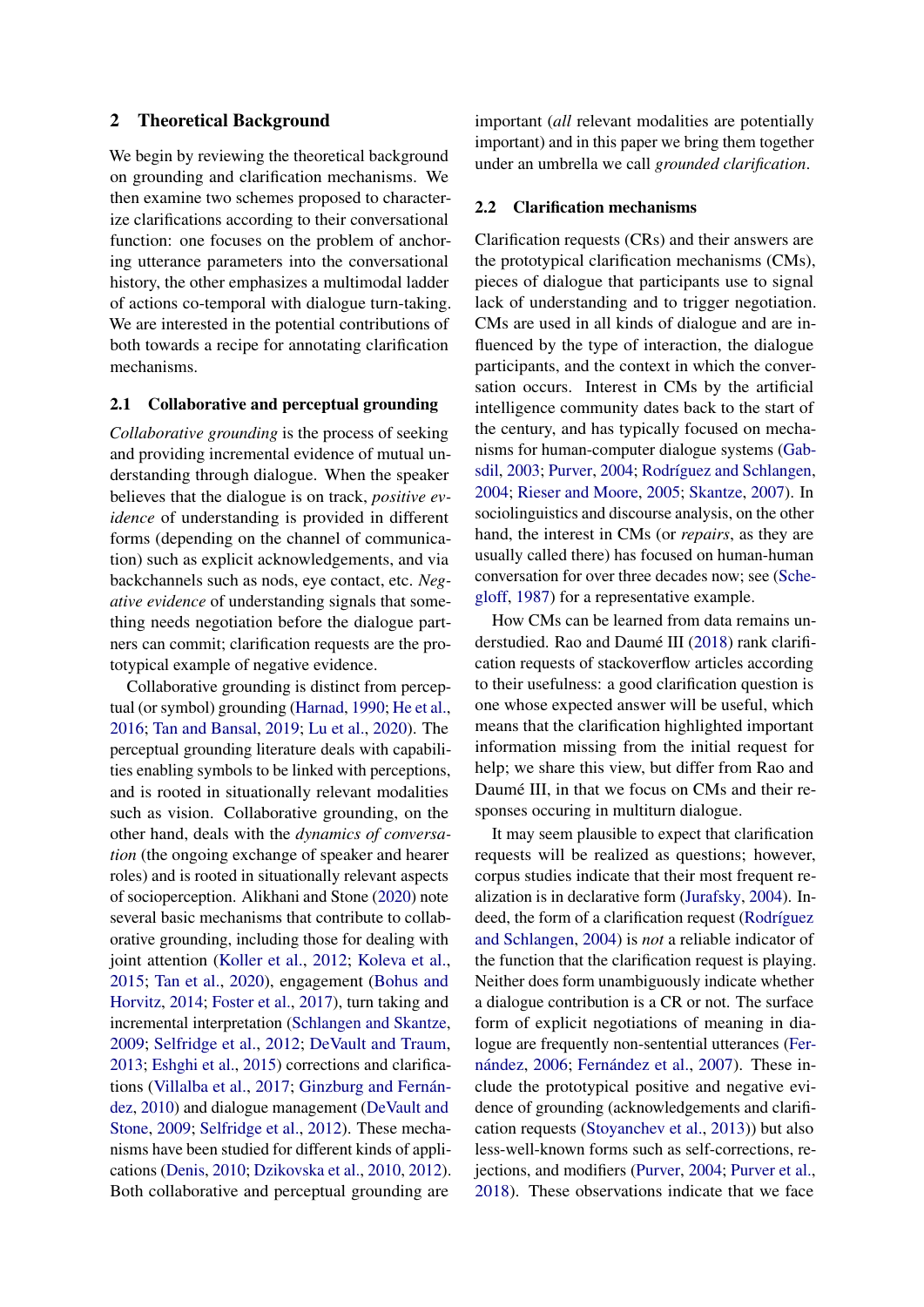significant challenges if we want to train a system to seek or supply clarification effectively.

#### 2.3 Clarifications grounded in parameters

Ginzburg, Purver and colleagues (henceforth G&P) proposed the first scheme to classify the functions of CRs; see [\(Purver et al.,](#page-10-20) [2003;](#page-10-20) [Purver,](#page-10-21) [2006;](#page-10-21) [Ginzburg,](#page-10-0) [2012\)](#page-10-0). The G&P classification uses the categories shown on Table [1.](#page-2-0) The idea driving this work is that CRs are caused by problems arising during the anchoring of utterance parameters into the conversational history.

<span id="page-2-0"></span>

| <b>CATEGORY</b> | <b>OBSTACLE</b>                   | <b>EXAMPLES</b>       |  |  |  |
|-----------------|-----------------------------------|-----------------------|--|--|--|
| Repetition      | Cannot identify a                 | What did you say?     |  |  |  |
|                 | surface parameter                 |                       |  |  |  |
| Clausal         | $\overline{Unc}$ ertain value for | Are you asking if     |  |  |  |
|                 | a clausal dialogue                | <b>BO SMITH left?</b> |  |  |  |
|                 | history parameter                 |                       |  |  |  |
| <i>Intended</i> | The hearer can find               | Who is $Bo?$          |  |  |  |
|                 | no value for a pa-                |                       |  |  |  |
|                 | rameter                           |                       |  |  |  |
| Correction      | The hearer thinks                 | Did you mean to say   |  |  |  |
|                 | that the<br>speaker               | 'Bro'?                |  |  |  |
|                 | made a mistake and                |                       |  |  |  |
|                 | offers an alternative             |                       |  |  |  |
|                 | realization                       |                       |  |  |  |
|                 |                                   |                       |  |  |  |

Table 1: CR classification scheme by P&G

The G&P classification has been criticized [\(Ro](#page-10-13)[dríguez and Schlangen,](#page-10-13) [2004;](#page-10-13) [Rieser and Moore,](#page-10-14) [2005\)](#page-10-14) because, in practice, it seems difficult to decide what the category of a particular CR is; that is, CRs are usually ambiguous in this classification. In fact, G&P recognize this issue themselves, pointing out that CRs that do not repeat (part of) the content of the *source utterance* (that is, the utterance that is being clarified) can exhibit all three readings.

However, G&P's classification is only ambiguous if *only the past, but not the future, conversational history is taken into account*. It is crucial to analyze the CR *response* in order to disambiguate the CR category. Sometimes the immediate linguistic context gives the clue necessary for disambiguation: whereas a repetition reading permits the responder to the CR to repeat her utterance verbatim, a clausal confirmation usually receives a yes/no answer, and an intended content reading requires the responder to reformulate in some way. Hence, the turn of the responder (and the subsequent reaction of the participant originally making the CR) can disambiguate among readings. Consider the following example from [\(Purver,](#page-10-12) [2004\)](#page-10-12). The example shows a case where George's initial

clausal interpretation is incorrect (the initiator is not satisfied), and a constituent reading is required (Anon cannot find a value for Spunyarn).

*George: you always had er er say every foot he had with a piece of spunyarn in the wire Anon: Spunyarn? George: Spunyarn, yes Anon: What's spunyarn? George: Well that's like er tarred rope*

In other situations, the immediate linguistic context will not be enough (for instance, a reformulation can be a good response to all three types of CRs) and then the whole conversational history might need to be analyzed in order to disambiguate. This makes G&P's classification difficult to use in annotation studies where the annotators only get shallow, partial, localized views of the dialogues.

### 2.4 Clarifications grounded in modalities

The second classification we shall examine puts the conversational action modality in the central role; it has been used in formal approaches to handling clarifications in dialogue systems [\(Gabsdil,](#page-10-11) [2003;](#page-10-11) [Rodríguez and Schlangen,](#page-10-13) [2004;](#page-10-13) [Rieser and Moore,](#page-10-14) [2005\)](#page-10-14). This classification is based on the fourlevel model of conversational action independently developed by [\(Allwood,](#page-9-8) [1995\)](#page-9-8) and [\(Clark,](#page-9-1) [1996\)](#page-9-1). Here, we use Clark's terminology; his model is reproduced in Table [2.](#page-2-1)

<span id="page-2-1"></span>

|   | <b>SPEAKER A'S ACTIONS</b>      | <b>ADDRESSEE B'S ACTIONS</b>       |
|---|---------------------------------|------------------------------------|
|   | <i>Propose</i> project w to B   | Uptake A's proposal w              |
|   | <i>Intend</i> that B does i     | Recognize i from A                 |
| 2 | <i>Present</i> signal s to B    | <i>Perceive</i> signal s from A    |
|   | <i>Execute</i> behavior t for B | <i>Attend</i> to behavior t from A |

Table 2: Ladder of actions involved in communication

Clark proposed this model in order to move from Austin's controversial classification<sup>[3](#page-2-2)</sup> of speech acts [\(Austin,](#page-9-9) [1962\)](#page-9-9) to a *ladder of actions* which characterizes not only the actions that are performed in language use (as Austin's does) but also their inter-relationships. Clark [\(1996\)](#page-9-1) defines a ladder of actions as a set of co-temporal actions which provide *upward causality* and *downward evidence*. Let us discuss these using Table [2;](#page-2-1) we will call the speaker Anna and the addressee Barny. Suppose that Anna tells Barny to sit down. We might say that Anna is performing just one action: asking

<span id="page-2-2"></span><sup>3</sup> For discussion of the controversies around Austin's classification of speech acts see [\(Clark,](#page-9-1) [1996\)](#page-9-1)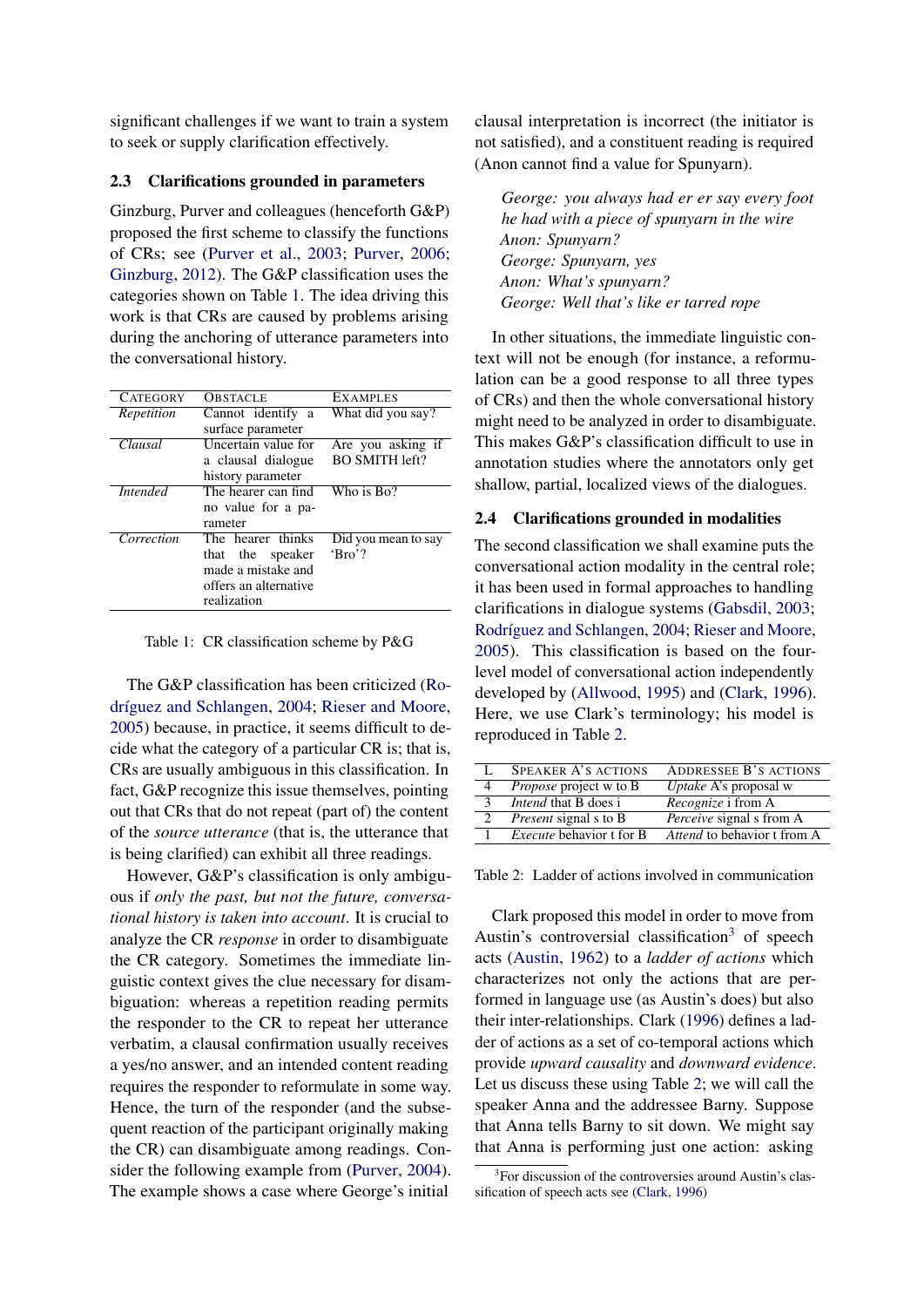Barny to sit down. But it is easy to argue that she is performing four distinct, though co-temporal, actions — actions beginning and ending simultaneously. These actions are in a *causal* relation going *up* the ladder (from level 1 up to level 4): Anna must get Barny to attend her behavior t (level 1) *in order to* get him to hear the words she is presenting in her signals (level 2). Anna must succeed at that *in order to* get Barny to recognize what she means (level 3), and she must succeed at that *in order to* get Barny to uptake the project she is proposing (level 4). In short, causality (do something *in order to* get some result) climbs up the ladder; this property Clark calls *upward causality*.

The different levels are related to different human modalities. We say that level 1 is grounded into *socioperception*, an ability that humans developed for collaboration that is crucial for achieving joint attention [\(Tomasello et al.,](#page-11-9) [2005\)](#page-11-9). Level 2 is grounded in *hearing* if we use speech as our communication channel. Level 3 is grounded in *vision* when it involves recognizing referents in the real world. Level 4 is grounded in *kinesthetic* when it involves moving and acting in the real world. The classification, along with obstacles that the addressee may face in the various modalities during the interpretation of a conversational action, is shown in Table [3.](#page-3-1) In the rest of the paper we will refer to these modalities using the level number.

<span id="page-3-1"></span>

|               | <b>MODALITY</b> | <b>EXAMPLES</b>                  |
|---------------|-----------------|----------------------------------|
|               | Kinesthetic     | Do I take the stairs up or down? |
|               | Vision          | The red or the blue jacket?      |
| $\mathcal{D}$ | Hearing         | What did you say?                |
|               | Socioperception | Are you talking to me?           |

Table 3: Ladder of actions grounded in modalities.

Humans systematically use the evidence provided by this ladder. Observing Barny sitting down is good evidence that he did not refuse to uptake (level 4) but also recognized what Anna intended and identified the chair (level 3). That is also evidence that she got Barny to hear her words (level 2), and evidence that she got him to attend to her (level 1). That is, evidence trickles *down* the ladder; Clark calls this the *downward evidence* property.

If Barny repeats verbatim what Anna said (e.g. suppose she spoke in Spanish and he repeats the word *sientate*), then Anna has good evidence that he heard what she said (level 2). However, that is not necessarily evidence that he has recognized her intention; there might be an obstacle in level 3

(for instance, Barny might not know Spanish). If there is such an obstacle, she would have completed levels 1 and 2 while failing to complete not only level 3 but also level 4 (it is rather unlikely that Barny would sit down right after hearing Anna and even if he did, this would not be *because* he was uptaking Anna's project). A high level action in the ladder can only be completed by executing *all* the actions in the lower levels. This property Clark calls *upward completion*.

If you tell somebody something, you expect a reaction from him. If he doesn't answer, you might think that he didn't hear you, that he doesn't want to answer, or that he thinks you are talking to somebody else. None of these situations is very agreeable; humans don't like wasting effort, or being ignored. In order not to annoy the speaker, the addressee has two options: either he shows evidence in level 4 (and then, by downward evidence, the speaker knows that all the levels succeeded), or he indicates the obstacle in executing the action (in any level). Clarifications are the tools that addressees can use to make the obstacle explicit.

## <span id="page-3-0"></span>3 A grounded clarification recipe

In this section we draw these threads together under the heading *grounded clarification*. First, what is a clarification? Our starting proposal, which we will modify, is the following: *given an utterance U, a subsequent turn is its clarification if it cannot be preceded by positive evidence of U*. Note that this proposal implicitly embodies a procedure for annotating clarifications, one which could be crowdsourced: *Is this a clarification? Check whether it can be preceded by positive evidence!*

Our starting proposal is a modified version of Gabsdil [\(2003\)](#page-10-11)'s test for CRs. Gabsdil says that CRs (as opposed to other kinds of dialogue contributions) cannot be preceded by explicit acknowledgments. For example:

*Lara: There's only two people in the class. a) Matthew: Two people? b) (\*) Matthew: Ok, Two people? (BNC, taken from [\(Purver et al.,](#page-10-20) [2003\)](#page-10-20))*

Gabsdil argues that (a) in the example above *is* a CR because (b) is odd (we mark odd turns with (\*) in examples). In (b), Matthew first acknowledges Lara's turn and only then indicates that her turn contains information that he finds controversial.[4](#page-3-2)

<span id="page-3-2"></span><sup>4</sup>This could be a felicitous response, but it would require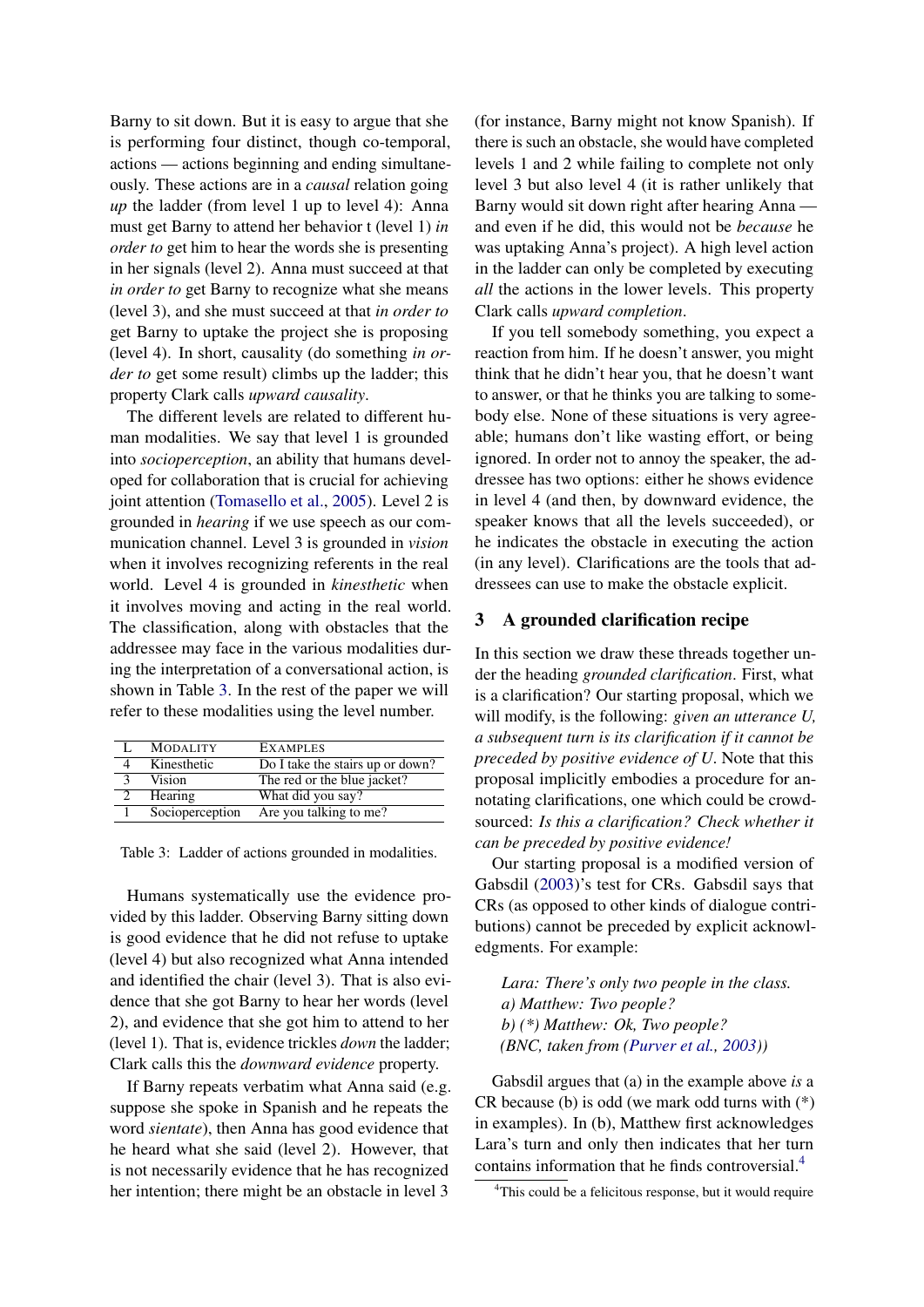On the other hand, (b) in the example below is fine and hence (a) *is not* a CR: the lieutenant acknowledges the sergeant's turn and then moves on to address what has become the most pressing topic in the conversation:

*Sergeant: There was an accident sir a) Lieutenant: Who is hurt? b) Lieutenant: Ok. Who is hurt? Adapted from [\(Traum,](#page-11-10) [2003,](#page-11-10) p.391)*

However Gabsdil's original test incorrectly discards cases that we view as CRs. Consider the following example:

*G: I want you to go up the left hand side of it towards the green bay and make it a slightly diagonal line, towards, sloping to the right.*

*F: Ok. So you want me to go above the carpenter? Adapted from [\(Gabsdil,](#page-10-11) [2003,](#page-10-11) p.30)*

The problem is that the level of positive evidence contributed by F's acknowledgment is ambiguous. For instance, the Ok could (conceivably) mean:

- *Ok, so you want to talk to me* (level 1).
- *Ok, I heard you* (level 2).
- *Ok, I saw what you are referring to* (level 3).
- *Ok, I did it* (level 4, the highest level).

Thus we modify Gabsdil's test to make it *levelsensitive*. In order to signal that all the levels have been successful and that no CR related to any of them is expected, the simple acknowledgment needs to be replaced by positive evidence in the highest level. This works for Gabsdil's example:

*G: I want you to go up the left hand side of it towards the green bay and make it a slightly diagonal line, towards, sloping to the right.*

*(\*) F: Ok, I did it. So you want me to go above the carpenter?*

Here *So you want me to go above the carpenter?* is either weird or far more likely to be interpreted as a question about an action that comes *after* F has successfully followed G's instruction. That is: it could be interpreted as F taking the initiative and proposing the next move, rather than as clarifying G's instruction. Whether this is plausible would be determined by the following turns.

More generally, if the addressee wants to uptake the speaker's proposal then he or she has two options: either to give positive evidence at the highest modality (and then, by downward closure, the

marked intonation to induce a backtracking effect.

speaker knows that all lower levels succeeded) or to explicitly indicate the problem using a clarification (at any level). Table [3](#page-3-1) illustrates, for each level and modality, possible CRs. We are not exhaustive about all the modalities that could happen in reality. We list four of them here but there could be more depending on the task.

This approach to CR identification and classification is useful not only for instructions but also for other types of utterances. The following is an extension of Grice's classic implicature example (physical actions are between square brackets):

#### *A: I am out of petrol.*

*B: There is a garage around the corner. A: [A goes to the garage and then meets B again] (\*) A: Ok, I got petrol at the garage. Do you think the garage was open? Adapted from [\(Grice,](#page-10-22) [1975,](#page-10-22) p.311)*

After acknowledging a contribution at level 4 (which A's *Ok, I got petrol at the garage* clearly does) it is really hard to go on and ask a CR about that contribution (A's *Do you think the garage was open?* is a bizarre follow-up — it could perhaps be interpreted as sarcastic).

Thus our modified proposal for identifying clarifications is the following: *given an utterance U, a subsequent turn is its clarification grounded in modality* m *if it cannot be preceded by positive evidence of understanding of U in* m.[5](#page-4-1) Like the earlier version, this implicitly embodies a annotation procedure. Let's see how it works.

## <span id="page-4-0"></span>4 Grounded clarification annotation

In this section we evaluate our recipe and the modality-based classification it gives rise to. We do so by using it to annotate a small dataset, the SCARE corpus [\(Stoia,](#page-11-11) [2007\)](#page-11-11). Before delving into the details of the classification, we describe the pragmatic influences that the dialogue participants are under in this dataset.

The SCARE corpus consists of fifteen English spontaneous dialogues situated in an *instruction giving task*. [6](#page-4-2) The dialogues vary in length, with a

<span id="page-4-1"></span><sup>&</sup>lt;sup>5</sup>For a detailed graphical specification of our recipe, see Figure 2 in the supplementary material. Notice that the utterances are stored in a stack in Figure 2 because the clarification does not need to be immediately after its source. While an utterance is at the top of the stack it can be clarified, no matter how many turns in between have happened. That way an utterance can be clarified many times.

<span id="page-4-2"></span><sup>&</sup>lt;sup>6</sup>The corpus is available at http://slate.cse.ohiostate.edu/quake-corpora/scare/.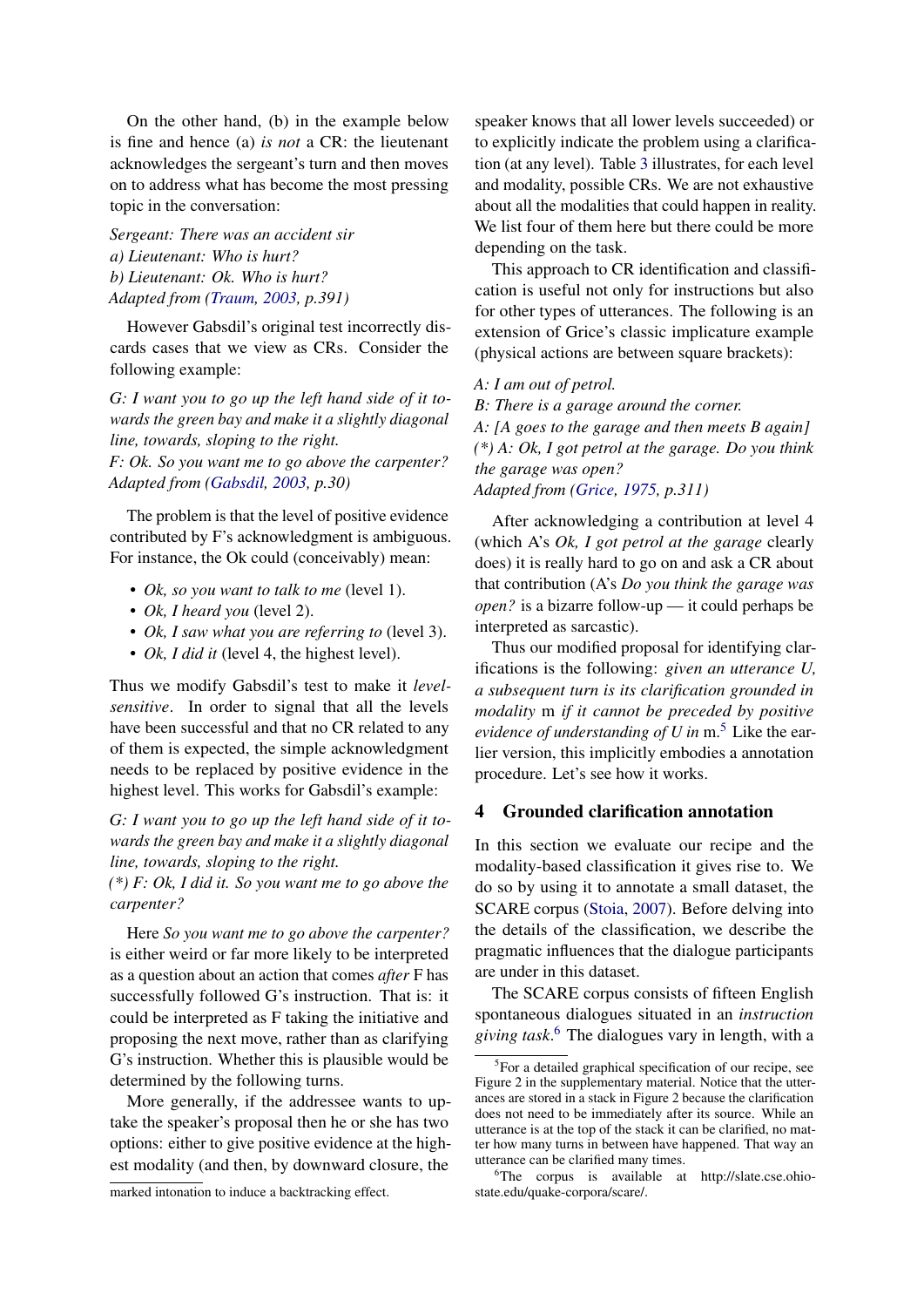minimum of 400 turns and a maximum of 1500; hence, the dialogues are *much* longer than other datasets grounded in vision and action where dialogues typically have less than 10 turns on average [\(de Vries et al.,](#page-9-0) [2017;](#page-9-0) [Thomason et al.,](#page-11-0) [2019\)](#page-11-0). The dialogues were collected using the QUAKE environment, a first-person virtual reality game (so there is *immediate world validation*). The task consists of a direction giver (DG) instructing a direction follower (DF) on how to complete several tasks in a simulated game world. The corpus contains the collected audio and video, as well as word-aligned transcriptions.

The DF had no prior knowledge of the world map or tasks and relied on his partner, the DG, to guide him on completing the tasks (so the DPs have *asymmetric knowledge of the task*). The DG had a map of the world and a list of tasks to complete. The partners spoke to each other through headset microphones. As the participants collaborated on the tasks, the DG had instant feedback about the DF's location in the simulated world, because the game engine displayed the DF's first person view of the world on both the DG's and DF's computer monitors (so the DPs *share a view of the task*). Finally, the DPs were *punished* (they were told they would receive less money for performing the experiment) if they pressed the wrong buttons or put things in the wrong cabinets.

We present a sample interaction from the SCARE corpus. During this dialogue fragment, the dialogue participants were performing one of the tasks of the SCARE experiment specified: *hide the rebreather in cabinet 9*.

The presentation of this dialogue is divided over the two following subsections; the first gives the warm-up necessary for the second. Subsection [4.1](#page-5-0) illustrates how positive evidence of understanding is provided, and no examples of CRs are presented here. Subsection [4.2'](#page-5-1)s goal, on the other hand, is to illustrate CRs in different modalities, so here we focus on negative evidence.

## <span id="page-5-0"></span>4.1 Positive evidence

At the beginning of this dialogue, the DG is instructing the DF to find the rebreather. As part of this task, they have to press a button in order to open a door as shown in Figure [1.](#page-5-2) The figure shows a dialogue fragment and a screenshot of the shared view when the fragment starts. The turns which provide positive evidence at levels 3 and 4

<span id="page-5-2"></span>*DG(1): see that button straight ahead of you? DF(2): mhm DG(3): hit that one DF(4): ok*



Figure 1: Example of the view shared by the dialogue participants and fragment from the SCARE corpus

are shown in boldface. If evidence for proposal is followed by a turn that is not evidence of uptake (of the proposal) then we say that the turn is a CR.

The dialogue fragment reproduced below starts when the DG is trying to get the DF to press the button that is straight ahead in their current view; this button opens the cabinet where the rebreather is located. As part of this project, the DG first makes sure that the DF identifies this button using the sub-dialogue constituted by (1) and (2). Once the button is identified, the short instruction in (3) suffices to convey the goal of the joint project, namely hitting this button; this is acknowledged at level 4 in turn (4) when the DF presses the button.

## <span id="page-5-1"></span>4.2 Negative evidence

Now we turn to an extended example, extracted from the SCARE corpus, of clarification requests at different levels. Between square brackets we indicate forms of non-linguistic communication. The DG utters an instruction in (1). In turn (2) the DF makes explicit an obstacle at level 3 that must be solved *before* putting the rebreather in the cabinet, namely identifying cabinet 9; in doing so he proposes this task. In turn (3) the DG proposes to identify cabinet 9 by first identifying its location. Turn (4) is evidence of uptake of turn  $(3)$  — the DG answers his own question — but it is also evidence of the proposal: get back to the starting room.

*DG(1): we have to put it in cabinet nine [pause] DF(2): yeah they're not numbered [laughs] DG(3): [laughs] where is cabinet nine DG(4): it's kinda like back where you started so DF(5): ok so I have to go back through here?*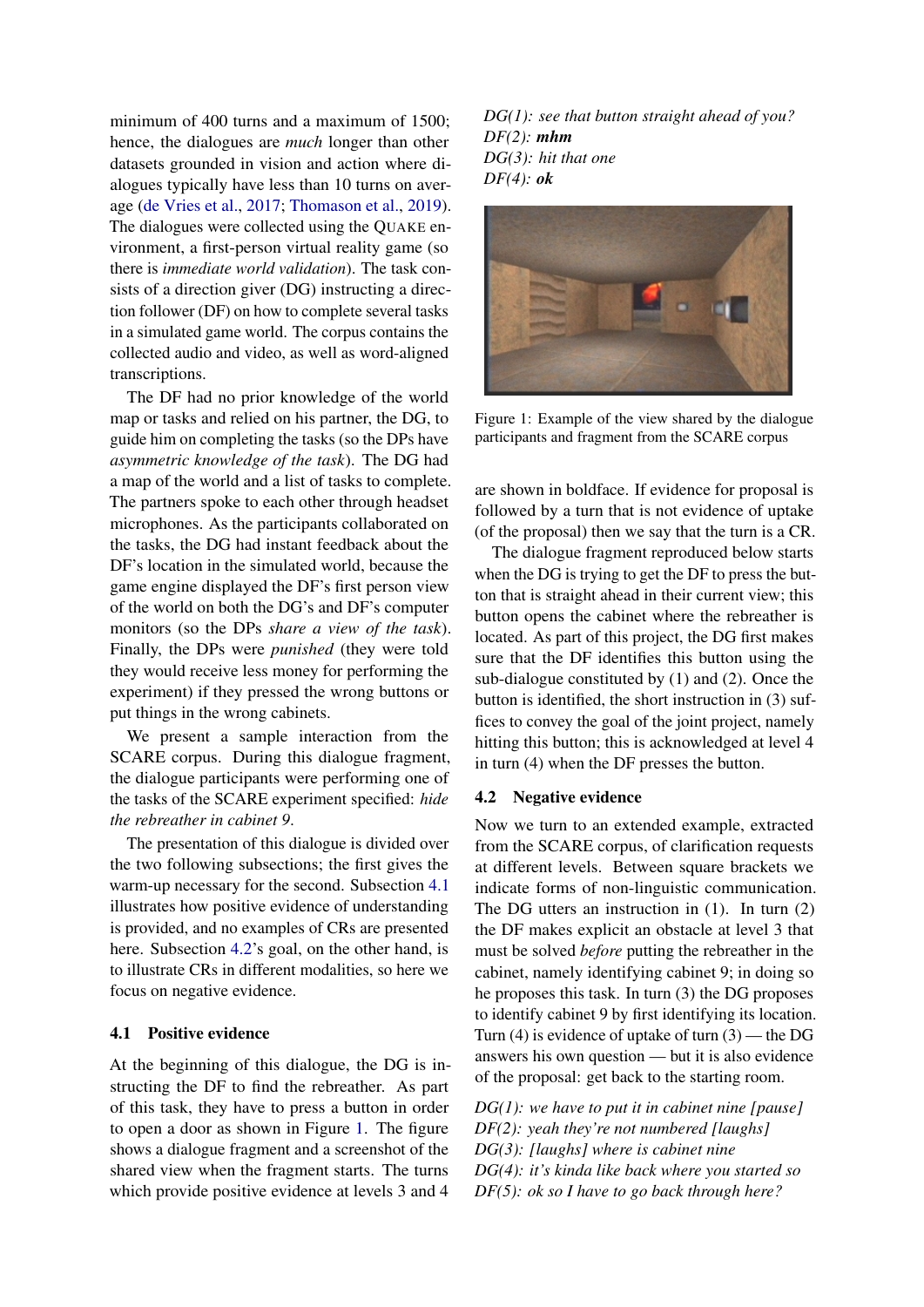*DG(6): yeah DF(7): and around the corner? DG(8): right DF(9): and then do I have to go back up the steps? DG(10): yeah DF(11): alright this is where we started DG(12): ok so your left ca-[pause] the left one DF(13): so how do I open it? DF(14): one of the buttons? DG(15): yeah, it's the left one DF(16): makes sense DF(17): alright so we put it in cabinet nine*

Of the 17 turns, 9 were uttered by the DF and 8 by the DG. From the 9 turns by the DF, 5 of them are CRs at level 4 and one at level 3. Turn (2) is a CR of instruction  $(1)$ . Turns  $(5)$ ,  $(7)$  and  $(9)$  are CRs of instruction (4). Utterance (11) shows positive evidence at level 4 of instruction (4) so this instruction cannot be further clarified following the recipe we defined in Section [3.](#page-3-0) Turns (13) and (14) are CRs of utterance (12). The positive evidence at level 4 of instruction (12) is completed by a physical action of the DF in the game world: opening the cabinet by pressing the left button while uttering (16). Finally, turn (17) together with the corresponding physical action are positive evidence at level 4 of instruction (1).

#### <span id="page-6-0"></span>5 Comparative analysis of clarifications

In this section, we identify and discuss a number of pressures that interact in order to determine the number and type of CRs that occur in dialogue; we also explain why it makes sense (although it may seem counter-intuitive at first sight) that too much uncertainty will tend to *lower* the number of CRs.

The distribution and types of CRs found in a corpus depend on the characteristics of the task that the dialogues in the corpus are addressing. Previous clarification corpus studies [\(Purver,](#page-10-12) [2004;](#page-10-12) [Rieser and Moore,](#page-10-14) [2005;](#page-10-14) [Rodríguez and Schlangen,](#page-10-13) [2004\)](#page-10-13) have required expensive and detailed annotations by linguists who also evaluated the quality of the datasets. Purver [\(2004\)](#page-10-12) annotates more than 10K turns of the BNC corpus, which contains English dialogue transcriptions of topics of *general interest* in multiparty dialogue such as meetings. These annotations were used to build a dialogue system that could make and understand relevant clarifications related to different modalities [\(Purver,](#page-10-21) [2006\)](#page-10-21). [\(Rieser and Moore,](#page-10-14) [2005\)](#page-10-14) and [\(Rodríguez](#page-10-13)

[and Schlangen,](#page-10-13) [2004\)](#page-10-13) did similar annotations on task-oriented dialogue corpora. [\(Rieser and Moore,](#page-10-14) [2005\)](#page-10-14) looked for CRs in a corpus of English taskoriented human-human dialogue called Communicator. The corpus consists of travel reservation dialogues between a client a travel agent. The interactions occur by phone; the participants do not have a shared view of the task. The corpus comprises 31 dialogues of 67 turns each (on average), from which 4.6% of the turns are CRs. 12% of CRs found were classified as level 4 CRs; such as the following:

*Client: You know what the conference might be downtown Seattle so I may have to call you back on that. Agent: Okay. Did you want me to wait for the hotel then?*

In this corpus the world validation is informational not physical as in the Bielefeld data that we turn to now.

[\(Rodríguez and Schlangen,](#page-10-13) [2004\)](#page-10-13) looked for CRs in a corpus of German task-oriented humanhuman dialogue called Bielefeld. The dialogues occur in a instruction giving task for building a model plane. The interactions occur face to face; the participants have a shared-view of the task. The corpus consists of 22 dialogues, with 180 turns each (on average), from which 5.8% of the turns are CRs. 22% of CRs found were classified as level 4 CRs, such as the following:

*DG: Turn it on. DF: By pushing the red button?*

We analyzed the SCARE corpus while watching the associated videos and we classified the clarification requests according to the levels of communication using the decision procedure explained in Section  $3<sup>7</sup>$  $3<sup>7</sup>$  $3<sup>7</sup>$  We found that 6.5% of the turns are CRs. Of these, 65% belong to level 4 of Table [2,](#page-2-1) and 31% belong to level 3 (most of them related to reference resolution). Only 2% of the CRs were acoustic (level 2) since the channel used was very reliable, and another 2% had to do with establishing contact (level 1).

The SCARE corpus presents slightly more CRs (at 6.5%) than the corpora analyzed in previous work (which reported that 4%-6% of the dialogue turns were CRs). Furthermore, in contrast to the

<span id="page-6-1"></span> $7$ We will release our annotations to the research community upon request.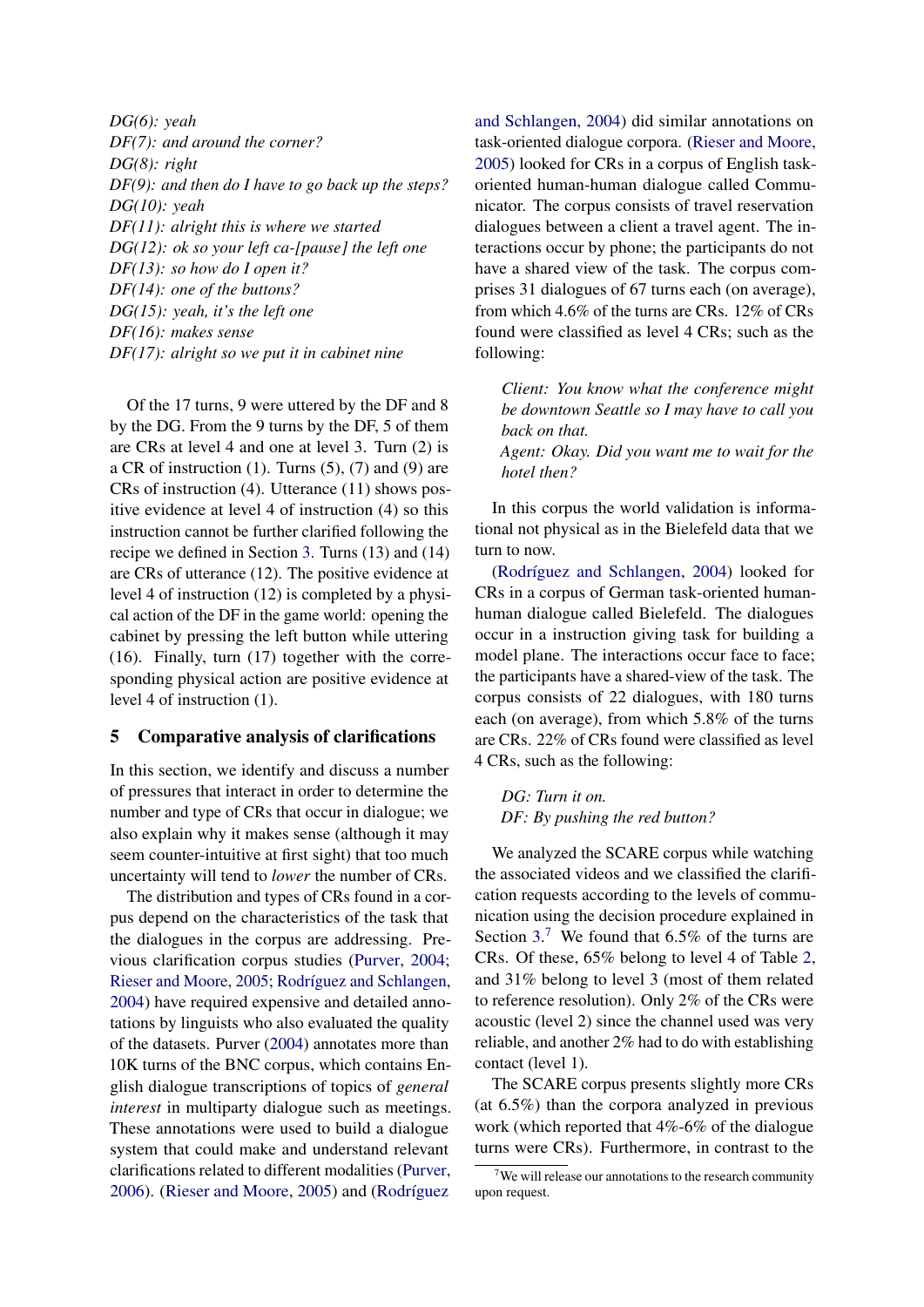BNC corpus study [\(Purver,](#page-10-12) [2004\)](#page-10-12), most CRs in the SCARE corpus occurred at level 4. What task characteristics might have caused the observed differences?

We hypothesize that the following six characteristics account for the larger proportion of CRs at level 4 that we find in the SCARE corpus. *Task oriented* dialogues (unlike general interest dialogues) are constrained by the task, thus the hearer may have a better hypothesis of what the problem is with the source utterance. He also has a clear motivation for asking for clarifications when the utterance does not fit his model of the task. Dialogues situated in an instruction giving task show an *asymmetry* between the knowledge that the dialogue participants (DPs) have about the task. The Direction Giver (DG) knows how the task has to be done and the Direction Follower (DF) doesn't. Hence, it is to be expected that the DF will have doubts about the task which (both DPs know) can only be answered by the DG. In symmetric dialogues, it might not be clear who has what information and then the DPs might not know who can answer the CRs. *Immediate world validation* seems to play a role as well. Dialogues that interleave linguistic actions and informational or physical actions exhibit immediate world validation of the interpretations. If an instruction fails in the world, the DF will ask for clarification. When the DPs have a *shared view* of the task, the DP that is acting on the world knows that the other participant is observing him and verifying his actions and then will try to be sure of what he has to do before doing it. If he is not sure he will ask. *Long dialogues* tend to increase the percentage of clarifications (more than 100 turns) because DPs prefer to ask questions when they have a good hypothesis to offer. The longer the interaction, the more background is shared by the DPs and the easier it will be to come up with a good hypothesis. Finally, if there are actions in some modality that are *irreversible*, then they will clarify more until they are sure of what they have to do.

#### <span id="page-7-0"></span>6 Discussion and objections

Humans switch between clarifications grounded in different modalities seamlessly and we have argued they do so systematically; in effect they do so by following a recipe for grounding classifications. We obtained this recipe by granting a role to both perceptual and collaborative grounding in clarification requests. This we did by examining

Clark [\(1996\)](#page-9-1)'s action ladder of communication and Ginzburg, Purver and colleagues [\(2012\)](#page-10-0)'s classification of clarification phenomena, and combining the concept of level taken from the ladder of communication with Gabsdil [\(2003\)](#page-10-11)'s test for clarification requests. We reframed Clark's downward evidence and upwards completion properties for multimodal interactions.

This gave us the following: *given an utterance, a subsequent turn is its clarification grounded in modality* m *if it cannot be preceded by positive evidence of understanding in* m. This provides a unified way to frame clarification mechanisms and their interactions across modalities — something we view as useful in its own right given the scattered literature on clarification mechanisms. However we also suggested that this recipe was suitable for learning from data collected by crowdsourcing. We supported this by examining the claim that clarifications are rare in dialogue datasets [\(Ginzburg,](#page-10-0) [2012\)](#page-10-0), and that current data-hungry algorithms cannot learn them. We argued that whether they are rare or not depends on pragmatic factors of the conversation and the modality of the grounded clarification. Moreover, along the way we noted a number of practical issues — work with *large* dialogues, don't just provide annotators with dialogue fragments, take future conversational history into account when annotating — that we think could have an important impact on learnability.

Below we list some possible objections to our proposal. We also include our responses in the hope that this will motivate further debate on these issues in the community.

*Objection: I still don't have a feel for how much we will gain from this when it comes to a practical, realistic use case; in particular, for an end-to-end system rather than an NLP pipeline.*

Response: Being able to identify and annotate a turn as a clarification request can help an endto-end system learn to apply the mechanisms of collaborative grounding to subdialogs, which have rules that differ from modality to modality.

*Objection: The biggest problem I see is that the distinction of the different levels (which the correct annotation relies on) might not be clear-cut (in particular when considering that crowdsourced annotations usually come from non-experts). I have no idea what quality we get, nor what inter-annotator agreement figures we can expect.*

Response: Our methodology unifies and refines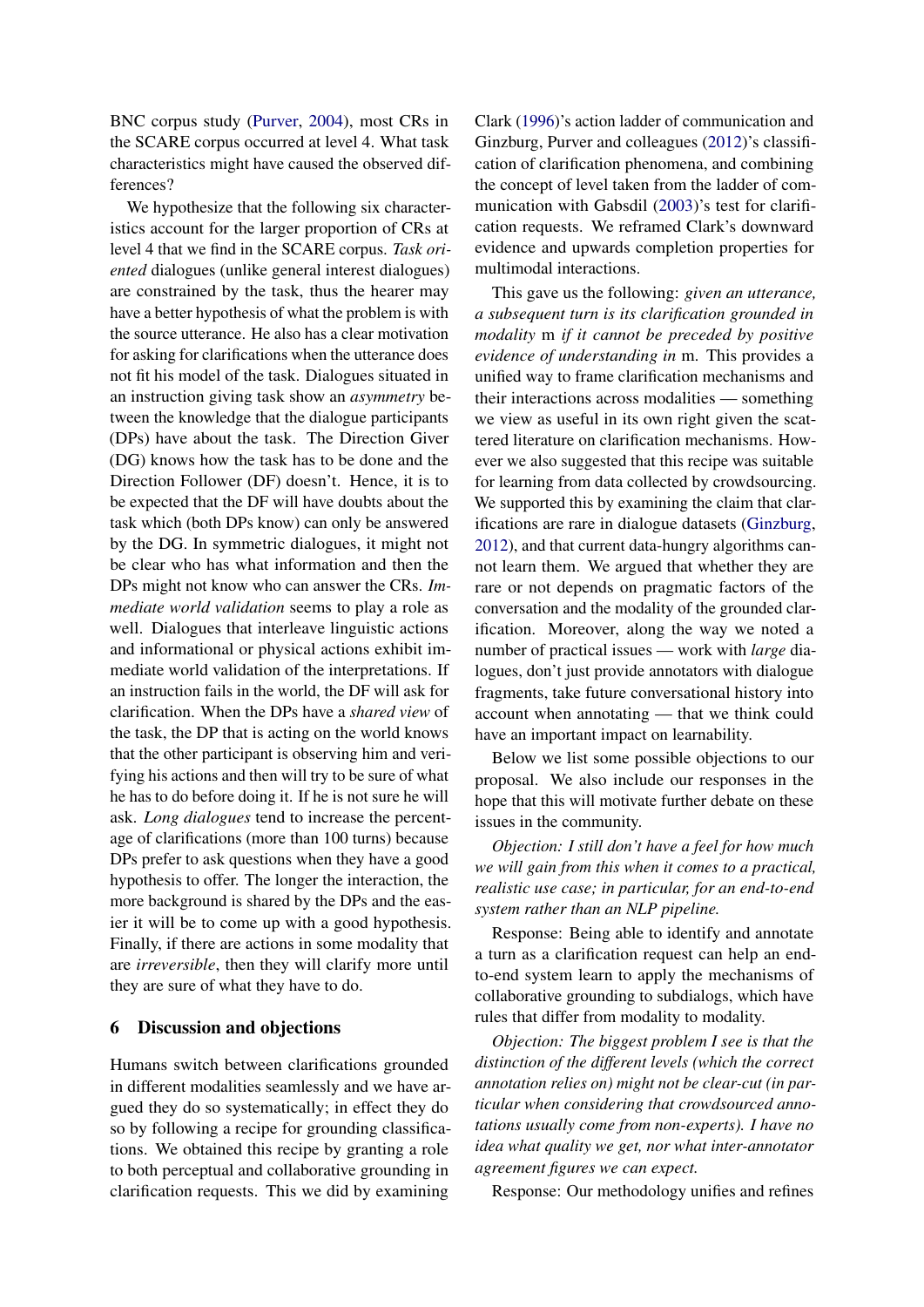| <b>CHARACTERISTICS</b>  | <b>BNC FRAGMENT</b> | <b>COMMUNICATOR</b> | <b>BIELEFELD</b>   | <b>SCARE</b>  |
|-------------------------|---------------------|---------------------|--------------------|---------------|
| Task                    | Chit-chat           | Travel reservation  | <b>Building</b>    | Moving        |
| Shared view             | Yes (meetings)      | No (on the phone)   | Yes (face-to-face) | Yes (3D game) |
| Participants            | More than two       | Two                 | Two                | Two           |
| World validation        | Common ground       | Informational       | Physical           | Simulated     |
| <b>Information Flow</b> | Symmetrical         | Symmetrical         | Symmetrical        | Asymmetrical  |
| Total # turns           | 10466               | 2098                | 3962               | 11350         |
| Avg dialogue length     | 30                  | 67                  | 180                | 800           |
| % of CRs/turns          | 3.1                 | 4.6                 | 5.8                | 6.8           |
| $%$ CRs level 1         | 10                  | 3                   | $\Omega$           | 3             |
| $\%$ CRs level 2        | 31                  | 32                  | 12                 | 9             |
| $\%$ CRs level 3        | 47                  | 40                  | 50                 | 32            |
| $%$ CRs level 4         | $\overline{2}$      | 12                  | 22                 | 53            |
| $\%$ CRs other          | 10                  | 13                  | 16                 | 4             |

Table 4: Comparing the number of CRs at each level in four corpus studies

previous methodologies for which inter-annotator agreement has been reported in certain corpora: E.g., .70 for the Bielefeld corpus (Rodríguez and Schlangen, 2004), and .75 for the BNC corpus (Purver, 2004). Our methodology refines Clark (1996) 4-level classification by grounding each level (previously only described by means of examples) to 4 different modalities relevant for situated dialog: socioperception, hearing, vision and movement. This new grounded characterization should improve previous inter-annotator agreement. Using our extended methodology we report a .84 kappa for the SCARE.

*Objection: The corpora that are being investigated are all very domain-specific and relatively small in terms of numbers of dialogues (but with a large average number of turns). This means that even if we were to obtain annotation quality figures, it would still raise the question of what general conclusions we can draw from this.*

Response: We share this concern; our goal with this paper is to motivate more work in this area. We believe that this objection actually lends support to our insistence on the importance of a more finegrained analysis of grounding mechanisms. Our methodology generalizes to domains that ground the communicative intent in the modalities of socioperception, hearing, vision and movement. Examples are robots and virtual assistants, where the dialog partners share a sensible environment. Our argument is that better conceptualizations of clarification subdialogs are needed so that models are able to identify them, distinguish the different types ruled by the different modalities, and learn the

structures that govern them.

# <span id="page-8-0"></span>7 Conclusions

This paper urges the community to address a research gap: how clarification mechanisms can be learned from data. We believe that novel research methodologies which highlight the importance of the role of clarification mechanisms in communicative intent are needed for this. So we presented an annotation methodology, based on a theoretical analysis of clarification requests, which unified a number of previous accounts.

But to conclude, a different note. As dialogue systems get better at negotiating meaning with clarifications, future work will need to seriously consider how people relate to conversationally-gifted artificial agents. Studies of how users feel when interacting with dialogue systems [\(Brave et al.,](#page-9-10) [2005;](#page-9-10) [Portela and Granell-Canut,](#page-10-23) [2017\)](#page-10-23) found that systems can have a psychological impact on users; thus it will become increasingly important to consider the risks of users developing social or emotional bonds with more sophisticated system (thereby affecting their well-being in unforseen ways) and of users being emotionally manipulated by them. Socioperceptive dialogue systems could turn out to have very sharp teeth indeed.

## Acknowledgments

We thank the anonymous reviewers for their detailed reviews and insightful comments.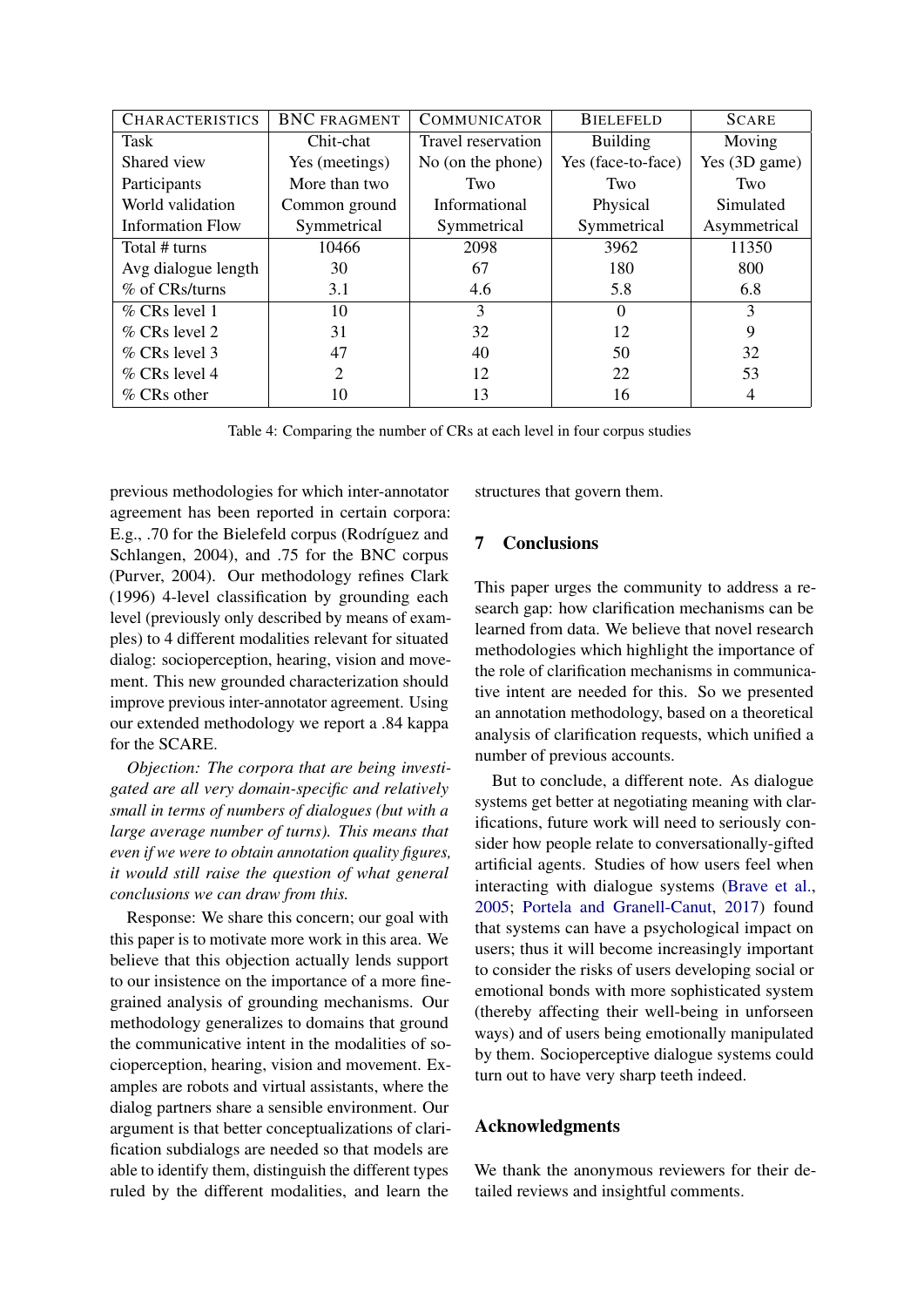### Ethical considerations

In this paper we have not trained machine learning models so we have used negligible computing power. We have not collected a new dataset so we have not used crowdsourcing. The annotation of the SCARE corpus was done by one of the authors and a friend who likes the work and was not economically rewarded. As we noted in the papers conclusion, there are important ethical issues that future work on this area will need to consider. But there are also more immediate discuss ethical considerations and we turn to these now.

First, the datasets that we use in this paper are described in [\(Purver,](#page-10-12) [2004;](#page-10-12) [Rodríguez and Schlangen,](#page-10-13) [2004;](#page-10-13) [Rieser and Moore,](#page-10-14) [2005;](#page-10-14) [Stoia,](#page-11-11) [2007\)](#page-11-11). The dataset in [\(Purver,](#page-10-12) [2004\)](#page-10-12) contains spoken British English dialogues collected during meetings. The dataset used in [\(Rieser and Moore,](#page-10-14) [2005\)](#page-10-14) is a fragment of the Carnegie Mellon Communicator Corpus [\(Bennett and Rudnicky,](#page-9-11) [2002\)](#page-9-11), and is in American English. In these dialogues, an experienced travel agent is making reservations for trips that people in the Carnegie Mellon Speech Group were taking in the upcoming months. There is no information to whether the dialogue participants were rewarded or notified about the dataset collection. The dataset in [\(Rodríguez and Schlangen,](#page-10-13) [2004\)](#page-10-13) includes dialogues in which one participant gives instructions in German to the other to build a model plane. Finally, the Scare corpus [\(Stoia,](#page-11-11) [2007\)](#page-11-11) is an American English corpus collected using students at Ohio State University; they were payed to participate in the experiment.

Future work in this area will need to collect new datasets that reflect the interactions between different types of clarifications in different modalities. Usually such collections are crowdsourced, which raises ethical concerning fair wages and number of hits per day. We would like to encourage the community to value datasets in languages other than English in order to model different strategies for indicating the source of the clarification (prosody, syntactic construction, etc). Last but not least, computing power and carbon footprint should be considered. Machine learning models trained on long multimodal dialogue histories may get very big very fast. We need models that learn to summarize dialogue histories for the sake of the environment and the budget of low-income researchers.

#### References

- <span id="page-9-2"></span>Malihe Alikhani and Matthew Stone. 2020. Achieving common ground in multi-modal dialogue. In *Proceedings of the 58th Annual Meeting of the Association for Computational Linguistics: Tutorial Abstracts*, pages 10–15. ACL.
- <span id="page-9-8"></span>Jens Allwood. 1995. An activity based approach to pragmatics. In Harry Bunt and William Black, editors, *Abduction, Belief and Context in Dialogue: Studies in Computational Pragmatics*, pages 47–80. John Benjamins Publishers.
- <span id="page-9-9"></span>John Austin. 1962. *How to do Things with Words: The William James Lectures delivered at Harvard University in 1955*. Oxford University Press.
- <span id="page-9-11"></span>Christina L. Bennett and Alexander I. Rudnicky. 2002. The carnegie mellon communicator corpus. In *Interspeech*. ISCA.
- <span id="page-9-3"></span>Dan Bohus and Eric Horvitz. 2014. Managing humanrobot engagement with forecasts and... um... hesitations. In *Proceedings of the 16th International Conference on Multimodal Interaction*, ICMI '14, page 2–9, New York, NY, USA. ACM.
- <span id="page-9-10"></span>Scott Brave, Clifford Nass, and Kevin Hutchinson. 2005. Computers that care: Investigating the effects of orientation of emotion exhibited by an embodied computer agent. *International Journal of Human-Computer Studies*, 62(2):161–178.
- <span id="page-9-1"></span>Herbert Clark. 1996. *Using Language*. Cambridge University Press, New York.
- <span id="page-9-0"></span>Harm de Vries, Florian Strub, Sarath Chandar, Olivier Pietquin, Hugo Larochelle, and Aaron C. Courville. 2017. Guesswhat?! visual object discovery through multi-modal dialogue. In *2017 IEEE Conference on Computer Vision and Pattern Recognition*, pages 4466–4475. IEEE Computer Society.
- <span id="page-9-6"></span>Alexandre Denis. 2010. Generating referring expressions with reference domain theory. In *Proceedings of the Sixth International Natural Language Generation Conference*. ACL.
- <span id="page-9-5"></span>David DeVault and Matthew Stone. 2009. Learning to interpret utterances using dialogue history. In *Proceedings of the 12th Conference of the European Chapter of the ACL*, pages 184–192. ACL.
- <span id="page-9-4"></span>David DeVault and David Traum. 2013. Approximation of incremental understanding of explicit utterance meaning using predictive models. In *Proceedings of the Conference of the North American Chapter of the Association for Computational Linguistics*, pages 1092–1099. ACL.
- <span id="page-9-7"></span>Myroslava Dzikovska, Peter Bell, Amy Isard, and Johanna Moore. 2012. Evaluating language understanding accuracy with respect to objective outcomes in a dialog system. In *Proceedings of the Conference European Chapter of the Association for Computational Linguistics*, pages 471–481. ACL.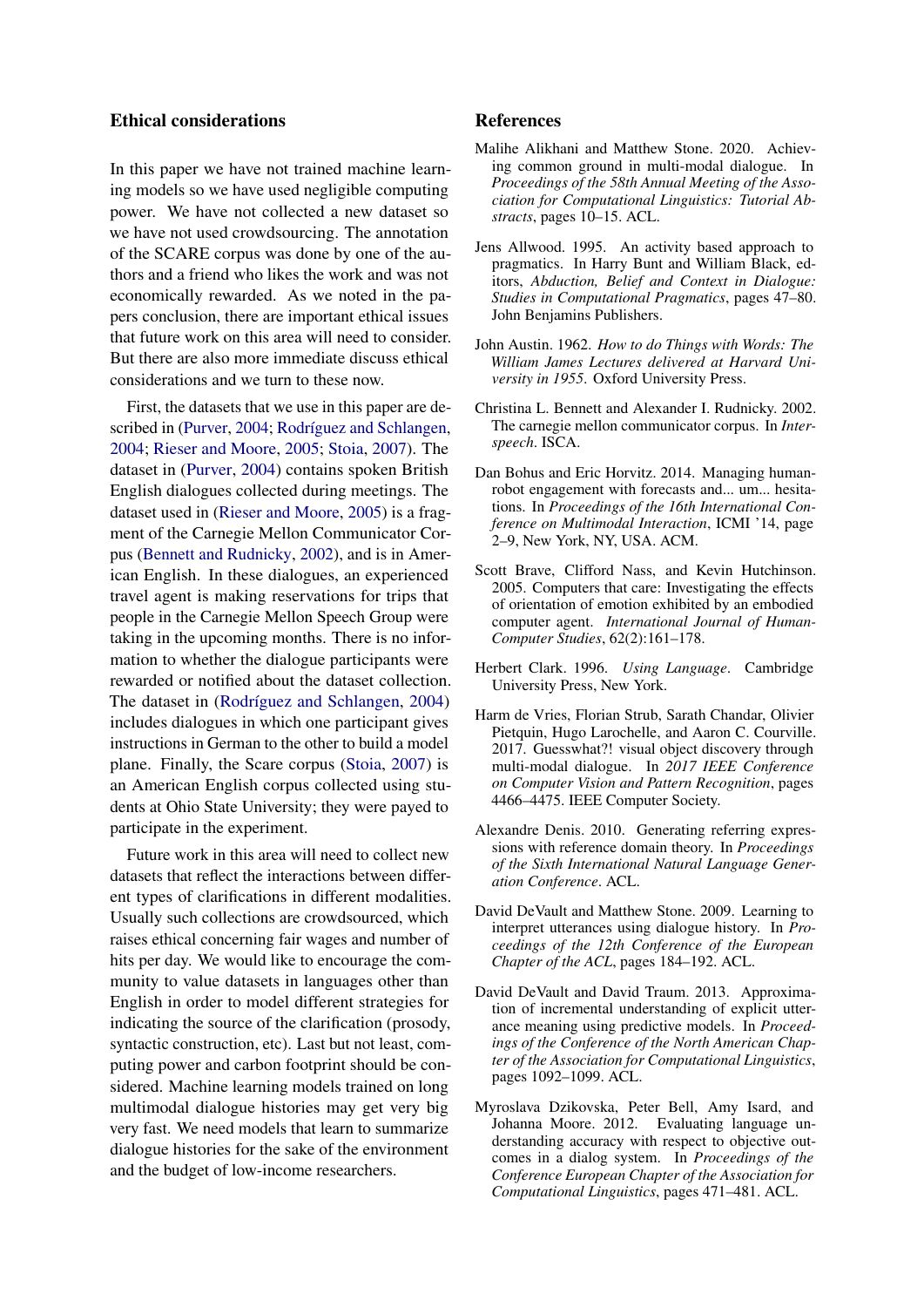- <span id="page-10-10"></span>Myroslava Dzikovska, Johanna Moore, Natalie Steinhauser, and Gwendolyn Campbell. 2010. The impact of interpretation problems on tutorial dialogue. In *Proceedings of the Conference of the Association for Computational Linguistics*, pages 43–48. ACL.
- <span id="page-10-8"></span>Arash Eshghi, Christine Howes, Eleni Gregoromichelaki, Julian Hough, and Matthew Purver. 2015. Feedback in conversation as incremental semantic update. In *Proceedings of the 11th International Conference on Computational Semantics*, pages 261–271, London, UK. ACL.
- <span id="page-10-18"></span>Raquel Fernández. 2006. *Non-sentential utterances in dialogue: Classification, resolution and use*. Ph.D. thesis, University of London.
- <span id="page-10-19"></span>Raquel Fernández, Jonathan Ginzburg, and Shalom Lappin. 2007. Classifying non-sentential utterances in dialogue: A machine learning approach. *Computational Linguistics*, 33(3):397–427.
- <span id="page-10-7"></span>Mary Ellen Foster, Andre Gaschler, and Manuel Giuliani. 2017. Automatically classifying user engagement for dynamic multi-party human-robot interaction. *International Journal of Social Robotics*, 9(5):659–674.
- <span id="page-10-11"></span>Malte Gabsdil. 2003. Clarification in spoken dialogue systems. In *Proceedings of the AAAI Spring Symposium on Natural Language Generation in Spoken and Written Dialogue*, pages 28–35.
- <span id="page-10-24"></span>Bart Geurts. in press. *Quantity implicatures*. Cambridge University Press.
- <span id="page-10-0"></span>Jonathan Ginzburg. 2012. *The Interactive Stance*. Oxford Press.
- <span id="page-10-9"></span>Jonathan Ginzburg and Raquel Fernández. 2010. Computational models of dialogue. In Alexander Clark, Chris Fox, and Shalom Lappin, editors, *Handbook of Computational Linguistics and Natural Language Processing*. Blackwell.
- <span id="page-10-22"></span>Paul Grice. 1975. Logic and conversation. In P. Cole and J. Morgan, editors, *Syntax and Semantics*, volume 3, pages 41–58. Academic Press, New York.
- <span id="page-10-2"></span>Stevan Harnad. 1990. The symbol grounding problem. *Physica D: Nonlinear Phenomena*, 42(1):335 – 346.
- <span id="page-10-3"></span>Kaiming He, Xiangyu Zhang, Shaoqing Ren, and Jian Sun. 2016. Deep residual learning for image recognition. In *2016 IEEE Conference on Computer Vision and Pattern Recognition, CVPR 2016, Las Vegas, NV, USA, June 27-30, 2016*, pages 770–778. IEEE Computer Society.
- <span id="page-10-17"></span>Daniel Jurafsky. 2004. Pragmatics and computational linguistics. In *Handbook of Pragmatics*, pages 3–28. Blackwell, Oxford.
- <span id="page-10-6"></span>Nikolina Koleva, Martín Villalba, Maria Staudte, and Alexander Koller. 2015. The impact of listener gaze on predicting reference resolution. In *Proceedings*

*of the 53rd Annual Meeting of the Association for Computational Linguistics and the 7th International Joint Conference on Natural Language Processing*, pages 812–817. ACL.

- <span id="page-10-5"></span>Alexander Koller, Konstantina Garoufi, Maria Staudte, and Matthew Crocker. 2012. Enhancing referential success by tracking hearer gaze. In *Proceedings of the 13th Annual Meeting of the Special Interest Group on Discourse and Dialogue*, pages 30–39. ACL.
- <span id="page-10-4"></span>Jiasen Lu, Vedanuj Goswami, Marcus Rohrbach, Devi Parikh, and Stefan Lee. 2020. 12-in-1: Multi-task vision and language representation learning. In *2020 IEEE/CVF Conference on Computer Vision and Pattern Recognition, CVPR 2020, Seattle, WA, USA, June 13-19, 2020*, pages 10434–10443. IEEE.
- <span id="page-10-23"></span>Manuel Portela and Carlos Granell-Canut. 2017. A new friend in our smartphone?: observing interactions with chatbots in the search of emotional engagement. In *Proceedings of the XVIII International Conference on Human Computer Interaction, Interacción*, pages 48:1–48:7. ACM.
- <span id="page-10-12"></span>Matthew Purver. 2004. *The Theory and Use of Clarification Requests in Dialogue*. Ph.D. thesis, King's College, University of London. Supervised by Jonathan Ginzburg.
- <span id="page-10-21"></span>Matthew Purver. 2006. CLARIE: Handling clarification requests in a dialogue system. *Research on Language and Computation*, 4(2-3):259–288.
- <span id="page-10-20"></span>Matthew Purver, Jonathan Ginzburg, and Patrick Healey. 2003. On the means for clarification in dialogue. In *Current and New Directions in Discourse and Dialogue*, pages 235–255. Kluwer Academic Publishers.
- <span id="page-10-1"></span>Matthew Purver, Julian Hough, and Christine Howes. 2018. Computational models of miscommunication phenomena. *Topics in Cognitive Science*, 10(2):425–451.
- <span id="page-10-16"></span>Sudha Rao and Hal Daumé III. 2018. Learning to ask good questions: Ranking clarification questions using neural expected value of perfect information. In *Proceedings of the 56th Annual Meeting of the Association for Computational Linguistics (Volume 1: Long Papers)*, pages 2737–2746, Melbourne, Australia. Association for Computational Linguistics.
- <span id="page-10-14"></span>Verena Rieser and Johanna Moore. 2005. Implications for generating clarification requests in task-oriented dialogues. In *Proc of ACL*, pages 239–246.
- <span id="page-10-13"></span>Kepa Rodríguez and David Schlangen. 2004. Form, intonation and function of clarification requests in german task oriented spoken dialogues. In *Proc of SEMDIAL*, pages 101–108.
- <span id="page-10-15"></span>Emanuel Schegloff. 1987. Some sources of misunderstanding in talk-in-interaction. *Linguistics*, 8:201– 218.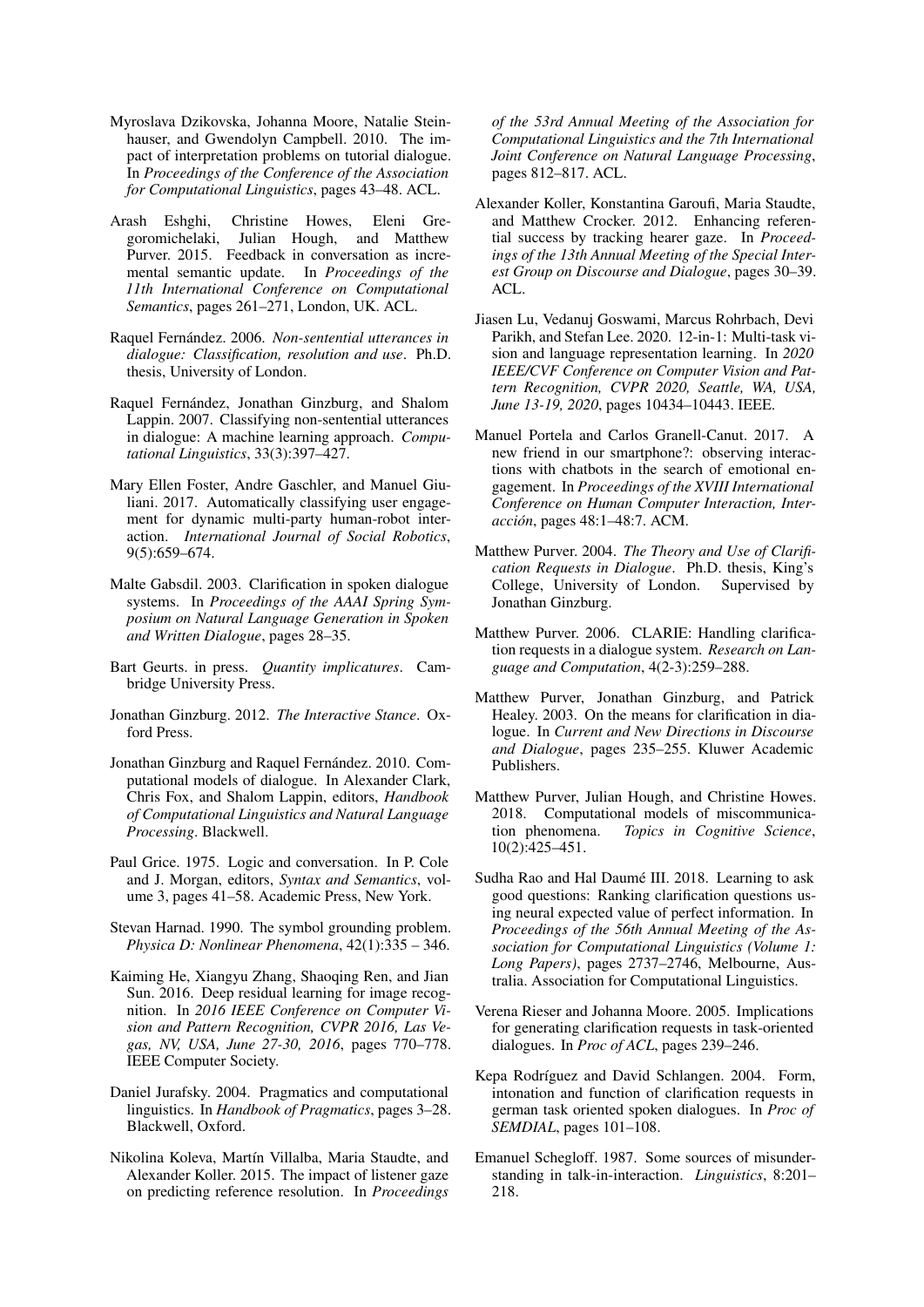- <span id="page-11-4"></span>David Schlangen and Gabriel Skantze. 2009. A general, abstract model of incremental dialogue processing. In *Proceedings of the 12th Conference of the European Chapter of the ACL*, pages 710–718. ACL.
- <span id="page-11-5"></span>Ethan O. Selfridge, Iker Arizmendi, Peter A. Heeman, and Jason D. Williams. 2012. Integrating incremental speech recognition and POMDP-based dialogue systems. In *Proceedings of the 13th Annual Meeting of the Special Interest Group on Discourse and Dialogue*, pages 275–279, Seoul, South Korea. ACL.
- <span id="page-11-7"></span>Gabriel Skantze. 2007. *Error Handling in Spoken Dialogue Systems*. Ph.D. thesis, KTH - Royal Institute of Technology, Sweden. Supervised by R. Carlson.
- <span id="page-11-11"></span>Laura Stoia. 2007. *Noun Phrase Generation for Situated Dialogs*. Ph.D. thesis, Ohio State University, USA. Supervised by Donna Byron.
- <span id="page-11-8"></span>Svetlana Stoyanchev, Alex Liu, and Julia Hirschberg. 2013. Modelling human clarification strategies. In *Proceedings of the SIGDIAL 2013 Conference*, pages 137–141, Metz, France. ACL.
- <span id="page-11-2"></span>Hao Tan and Mohit Bansal. 2019. LXMERT: Learning cross-modality encoder representations from transformers. In *Proceedings of the Conference on Empirical Methods in Natural Language Processing and the International Joint Conference on Natural Language Processing (EMNLP-IJCNLP)*. ACL.
- <span id="page-11-3"></span>Xiang Zhi Tan, Sean Andrist, Dan Bohus, and Eric Horvitz. 2020. Now, over here: Leveraging extended attentional capabilities in human-robot interaction. In *Companion of the International Conference on Human-Robot Interaction*, HRI '20, page 468–470, New York, NY, USA. ACM.
- <span id="page-11-0"></span>Jesse Thomason, Michael Murray, Maya Cakmak, and Luke Zettlemoyer. 2019. Vision-and-dialog navigation. In *3rd Annual Conference on Robot Learning*, volume 100 of *Proceedings of Machine Learning Research*, pages 394–406. PMLR.
- <span id="page-11-9"></span>Michael Tomasello, Malinda Carpenter, Josep Call, Tanya Behne, and Henrike Moll. 2005. Understanding and sharing intentions: The origins of cultural cognition. *Behavioral and Brain Sciences*, 28(5):675–691.
- <span id="page-11-10"></span>David Traum. 2003. Semantics and pragmatics of questions and answers for dialogue agents. In *Proceedings of the International Workshop on Computational Semantics (IWCS)*, pages 380–394.
- <span id="page-11-6"></span>Martín Villalba, Christoph Teichmann, and Alexander Koller. 2017. Generating contrastive referring expressions. In *Proceedings of the 55th Annual Meeting of the Association for Computational Linguistics*, pages 678–687, Vancouver, Canada. ACL.

## <span id="page-11-1"></span>A Annotation decision procedure

In this section we formalize the classification methodology for clarifications. Our examples here are from the SCARE corpus [\(Stoia,](#page-11-11) [2007\)](#page-11-11). The SCARE corpus consists of fifteen English spontaneous dialogues situated in an *instruction giving task*. [8](#page-11-12) The dialogues vary in length, with a minimum of 400 turns and a maximum of 1500.

The annotation was performed by two independent annotators with an initial interannotator agreement of .84 kappa. Disagreements were discussed until agreement, a single annotation was obtained. We excluded from the annotation dialogue 1 which has almost no feedback from the DF because he thought that he was not supposed to speak.

The decision graph used in our "quasisystematic" annotation is depicted in Figure [2.](#page-12-0) We call our procedure "quasi-systematic" because, while its tasks (depicted in rectangles) are readily automated, its decision points are not as they require subjective human judgments. Decision points D1 and D2 decide whether the turn is a CR or not; new tasks and digressions from the current task answer "no" to both decision points and just stack their evidence of proposal in T3. If the turn is a CR of a proposal X, T4 unstacks all proposals over X as a result of applying the downward evidence property of conversations (discussed in the paper). Intuitively, the turn is taken as an implicit uptake in level 4 of all the proposals over proposal X (which must be completed before X can be completed). $9$ Decision points D3 to D6 decide whether the CRs belong to [\(Clark,](#page-9-1) [1996\)](#page-9-1)'s levels 1 to 4 respectively, with the help of [\(Rodríguez and Schlangen,](#page-10-13) [2004\)](#page-10-13). If a turn can be preceded by positive evidence in level 4 but it still is negative evidence of some proposal made earlier in the dialogue we annotate the CR as *other*. An example of this in dialogue 2 in the SCARE dataset *THERE'S ISN'T REALLY SHORT FOR THERE ARE, IS IT? BUT PEOPLE DO IT ANYWAY* where the DF follower is correcting the DG who said *THERE'S THREE DOORS* earlier. The negative evidence is not related to the modalities relevant for the task at hand but to the language itself.

<span id="page-11-12"></span><sup>8</sup>The corpus is available in http://slate.cse.ohiostate.edu/quake-corpora/scare/.

<span id="page-11-13"></span><sup>&</sup>lt;sup>9</sup>This intuition is in line with Geurts's preliminary analysis of non-declaratives: if the speaker did not negotiate the proposals over X, then we can assume that he did not have problems up-taking them [\(Geurts,](#page-10-24) [in press\)](#page-10-24).